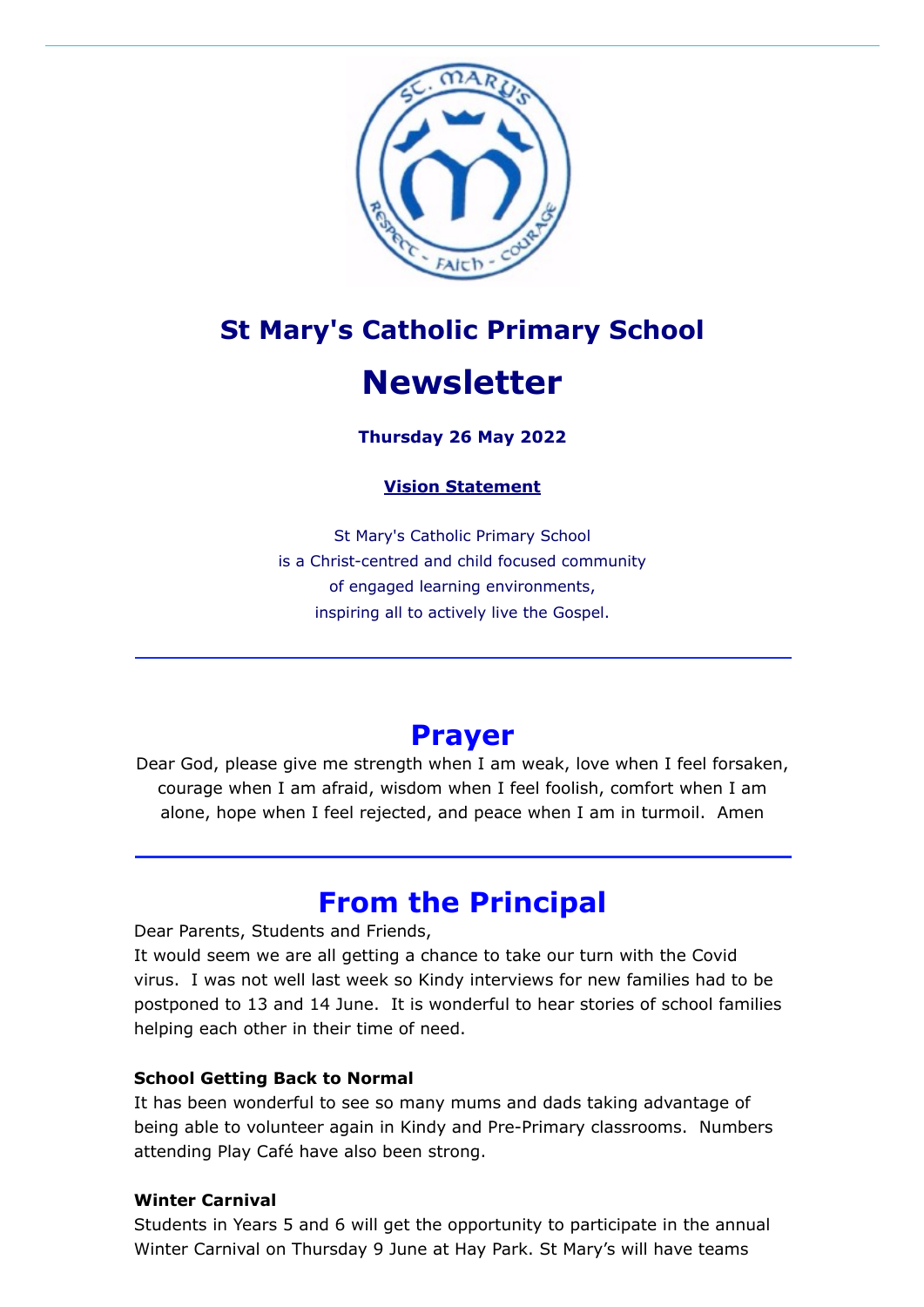competing in football, soccer, hockey and netball. Thank you to the parents who have volunteered to assist with coaching teams.

#### **Extra Long weekend for School Families**

St Mary's school families will have an extra-long weekend following the WA Day holiday on Monday 6 June. On Tuesday 7 June our staff will be working with Sr Christine Clarke and there will be no school for students.

#### **Dress Up day for Book Week in Term 3**

St Mary's staff and students will have the opportunity to dress as their favourite book character on Thursday 25 August. The P&F offered to sponsor the visit of an author and planning for that is under way.

#### **St Mary's Quiz Night**

St Mary's will be holding a Quiz Night on Friday 12 August starting at 7pm. Start getting your table of eight together with tickets able to be purchased through CDF Pay under P&F Events or through the office.

#### **100 Club Coffee Van Gone Missing**

With 100 Club up and running again, I am having trouble finding a coffee van to call in at 8am on a Friday morning. Please let me know if you have any contacts who can help.

God bless Paul Cronin

### **Calendar Dates**

**Sun 29 May** First Holy Communion Enrolment Mass 10am

**Thur 2 June** First Holy Communion Parent Student Workshop 6pm

**Fri 3 June** 100 Club 8am Assembly

**Sun 5 June** Pentecost

**Mon 6 June** Western Australia Day

**Tue 7 June** Staff Professional Learning Day

**Tue 14 June SACM** 

**Fri 17 June** 100 Club 8am Assembly

**Sun 19 June** Feast of Corpus Christi - First Holy Communion (time TBC)

**Thur 22 June** School Feast Day

**Fri 24 June** 100 Club 8am Assembly

**Thur 30 June** St Mary's Cross Country K-6,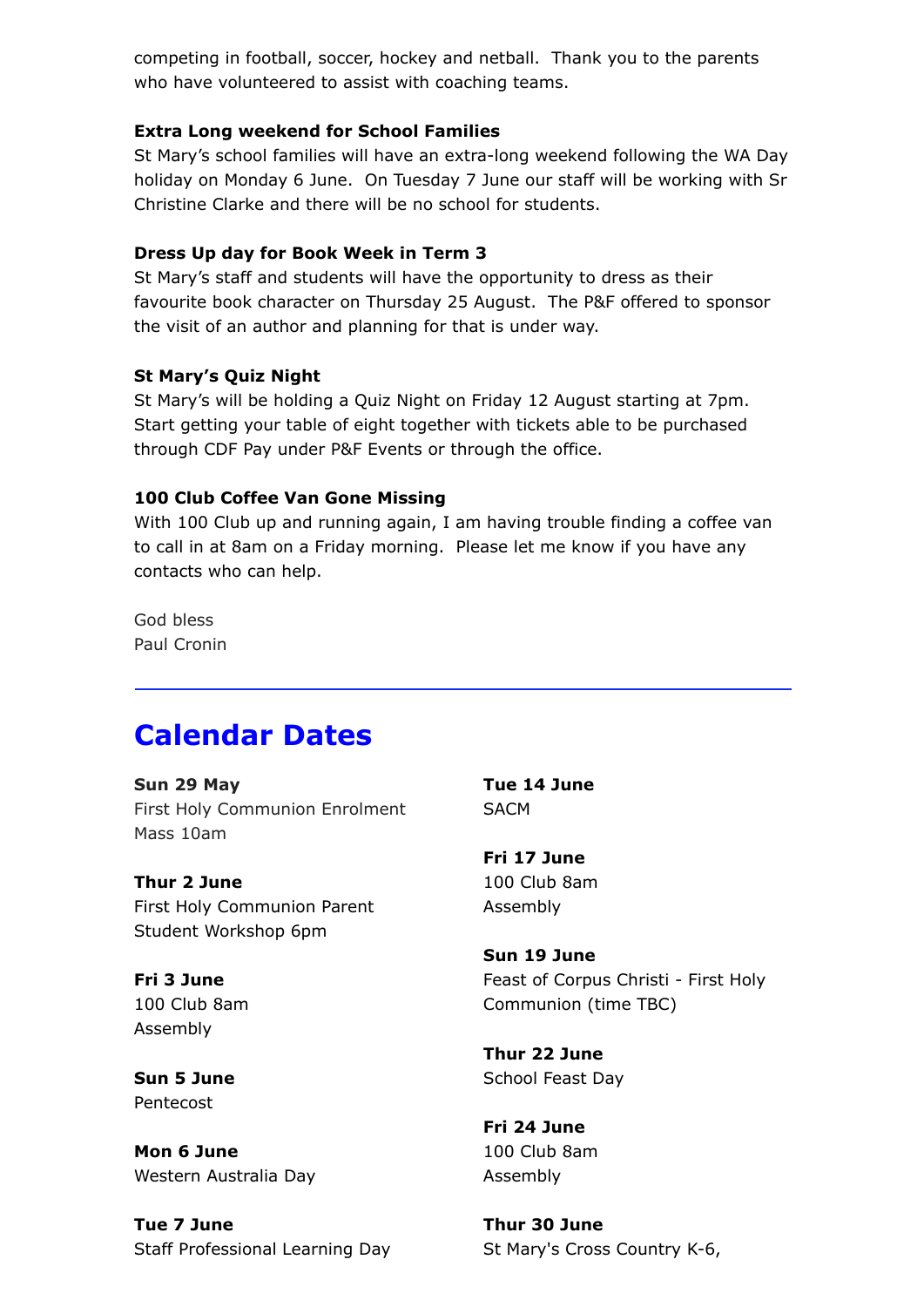#### (Pupil Free Day)

**Thur 9 June**

SWPSA Winter Carnival 10am-2pm

**Fri 10 June** 100 Club 8am Assembly

9.20am-12.45pm

**Fri 1 July** 100 Club 8am Assembly Last Day Term 2

### **Student Awards**

**WEEK 3 Term 2** Year 1 Jude Spalding, Mia Buck, Class Award **Year 2** Oliver Brown, Evie Krikke Year 3 Liliana Burton, Alexis Bastow **Year 4** Olivia Devereux, Kai Chapman Year 5 Georgia Brown, Cooper Franklyn, Nuala Hamill-Harling Year 6 Lucas Kilpatrick, Kayleigh Lynch **A.R. 50%** Niall Hamill-Harling, Crispin Gimmy **A.R. 100%** Kayleigh Lynch **Principal** Sophia Clark, Lucas Olgiati

#### **WEEK 4 Term 2**

Year 1 Declan Kilpatrick, Cooper Johnstone **Year 2** Elias Madi, Jemma Lin Year 3 Lachlan Marwick, Harrison Kelly Year 4 Shelby Krikke, Hendrix Panuccion Year 5 Sara Bovell, Mitchell Marwick, Stefan Cavallaro Year 6 Lucy Waddell, Kesh Fildes **A.R. 50%** Stefan Cavallaro **Principal** Year 3 Class, Campbell Johnson, Judd Walsh

## **Communication**

#### **Enrolment Mass Sunday 29 May 10am St Patrick's Cathedral**

This Sunday the Year 4 class and their parents will tell the parish community that they wish to be part of the First Eucharist programme. They have been working very hard learning about the special meal that Jesus had with his friends and his promise to be with them always. We celebrate God's love for each of us when we share this special meal. We pray for them all at this special time in their faith journey.

Ms Brown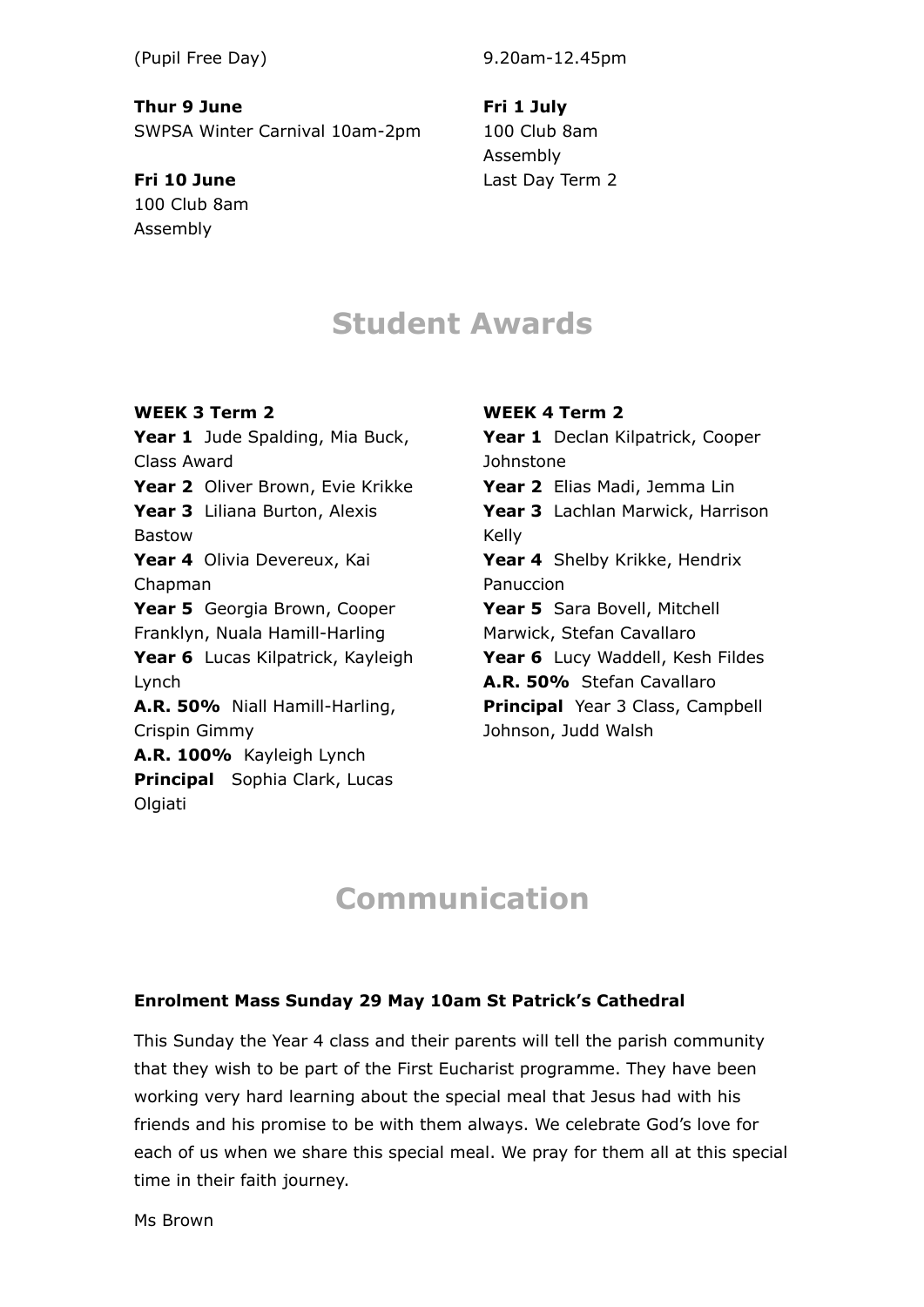**CDF Pay** A reminder that: **Canteen orders close on CDF Pay at 8.45am. Uniform Orders close on CDF Pay at 10.30am**.

### **Canteen**

**The canteen requires volunteers on Friday mornings from 9.30am to 10.30am. Please contact Jenelle O'Reilly on 0407912701 if you are able to assist. Thank you in advance, your time is very valuable to us!!**



**Please click the link above for access to online Canteen and Uniform Shop Orders.**

> St Mary's Catholic Primary School Bunbury

> > *Faith Respect Courage*

Tel: [\(08\) 9726 7500](tel:(08) 9726 7500) Fax: [\(08\) 9791 3219](tel:(08) 9791 3219) 18 Mary Street, Bunbury 6230, Western Australia P O Box 247, Bunbury, WA 6231